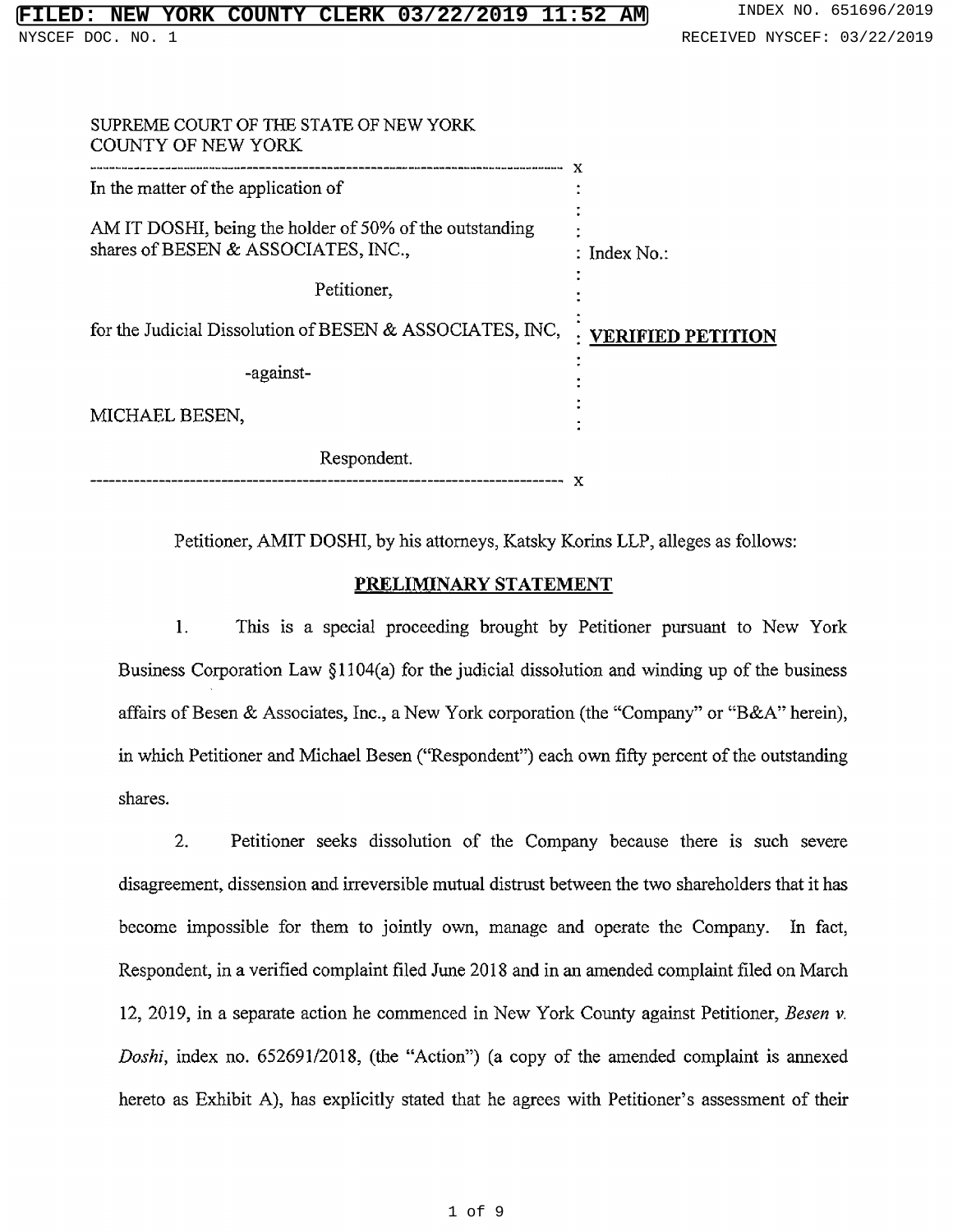relationship and has confirmed that he and Petitioner can no longer jointly own and operate *any* business together. In his amended complaint, Respondent repeatedly swears that the level of distrust between the two shareholders has made it "impossible" for him "to continue to opera any business with" Petitioner and that his differences with Petitioner are "irreconci

3. Because the level of dissension and distrust between the two principals has been so severe and their inability to agree on the management and operation of the Company and the use of its funds has been so complete, Petitioner realized last summer that he could not remain in business with Respondent any longer at all and had to take immediate action to begin terminating their business relationship. Accordingly, even though he knew he would have to remain as a fifty percent shareholder in the Company with Respondent until a formal dissolution could be obtained from the Court, Petitioner nevertheless resigned as an officer, director and employee of the Company on July 20, 2018.

4. Although Petitioner has continued to try to negotiate a consensual separation of the parties' business relationship, Respondent has refused all of his attempts. Conseque Petitioner has been forced to commence this proceeding for a formal judicial dissolution of the Company. Moreover, because of Respondent's complete and ongoing refusal to resolve the parties' disputes, Petitioner has now filed an answer to the amended complaint in the Action i which he has asserted counterclaims against Respondent that allege numerous breaches by Respondent of the fiduciary duties he owed to Petitioner in operating the Company.

5. Given the parties' distrust, their irreconcilable differences and their mutual agreement that they cannot own or operate any business together, the dissolution of the Company by order and judgment of this Court pursuant to BCL §1104(a) is now not only urgent and necessary, but it would clearly be in the best interests of both Petitioner and Respondent, the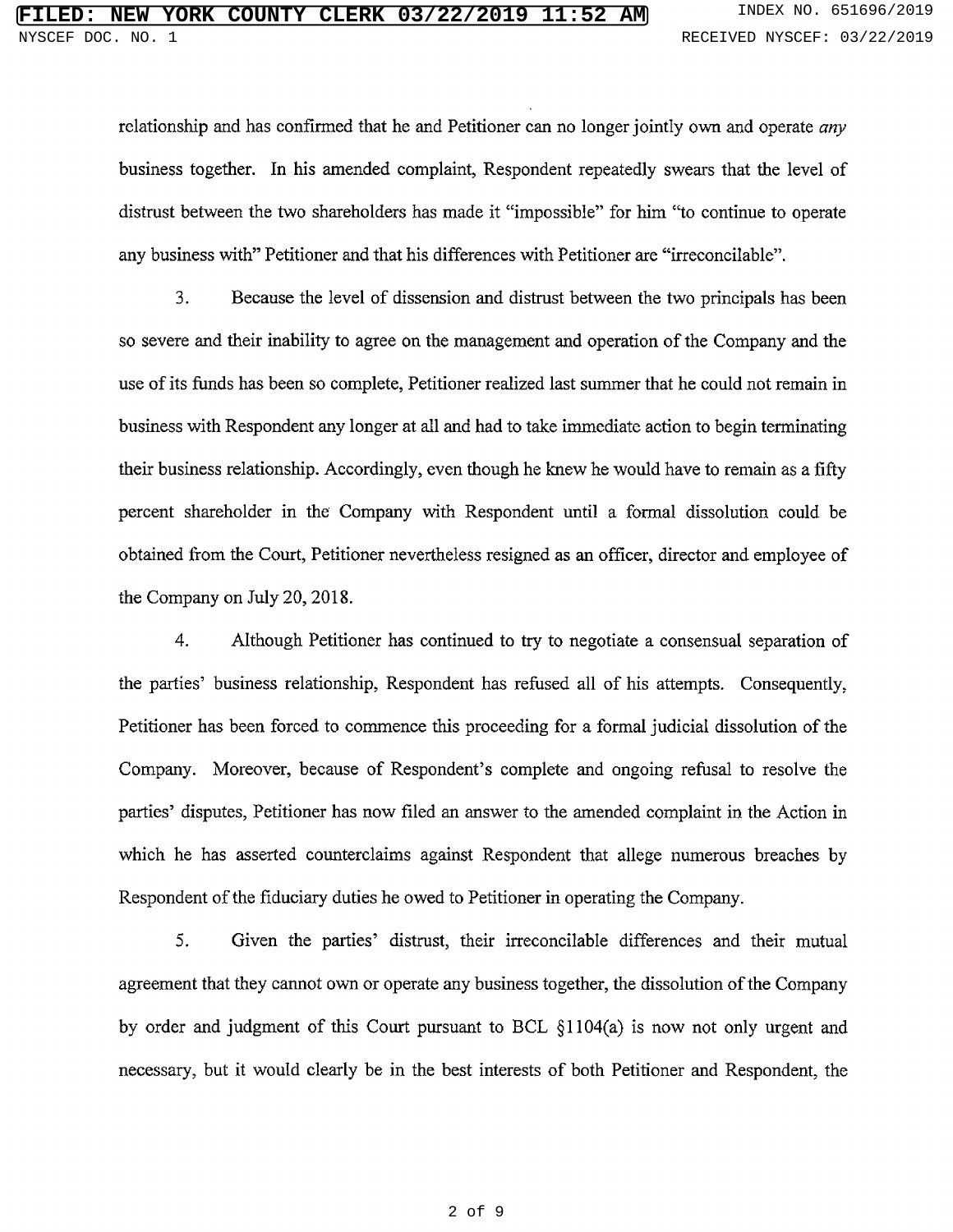Company's sole shareholders.

## BACKGROUND AND STATEMENT OF MATERIAL FACTS

6. Petitioner is an individual who resides in the State of New York and has an office for the transaction of business in New York County.

7. Respondent is an individual who resides in and who has an office for the transaction of business in the County, City and State of New York.

8. As stated, the Company is a New York corporation with its principal office located at 381 Park Avenue South, New York, New York. It was formed in or about 1988 as an IRS Subchapter S Corporation for the primary purpose of operating a commercial real property sales brokerage business. In or about 1989, Petitioner joined Respondent and shortly thereafter became an equal partner and shareholder in the Company with Respondent. Since that time and continuing to the present, Petitioner and Respondent have each owned fifty percent of the outstanding shares of the Company and they were its only officers and directors until July 20, 2018, when Petitioner resigned his positions as an officer, director and employee of the Company due to the severe dissension between the parties and Petitioner's complete distrust of Respondent as described herein.

9. Although Petitioner and Respondent have worked together for nearly thirty years, they have become embroiled in disagreements and business disputes in recent years which are so severe that all confidence, trust and cooperation between them has been destroyed.

10. Much of this conflict has developed out of Respondent's withdrawal in recent years from active engagement in the brokerage business. Instead, Respondent has focused nearly all of his attention on managing his own personal real property investments, developing certain real property he owns independent of Doshi and B&A, as well as setting up and operating other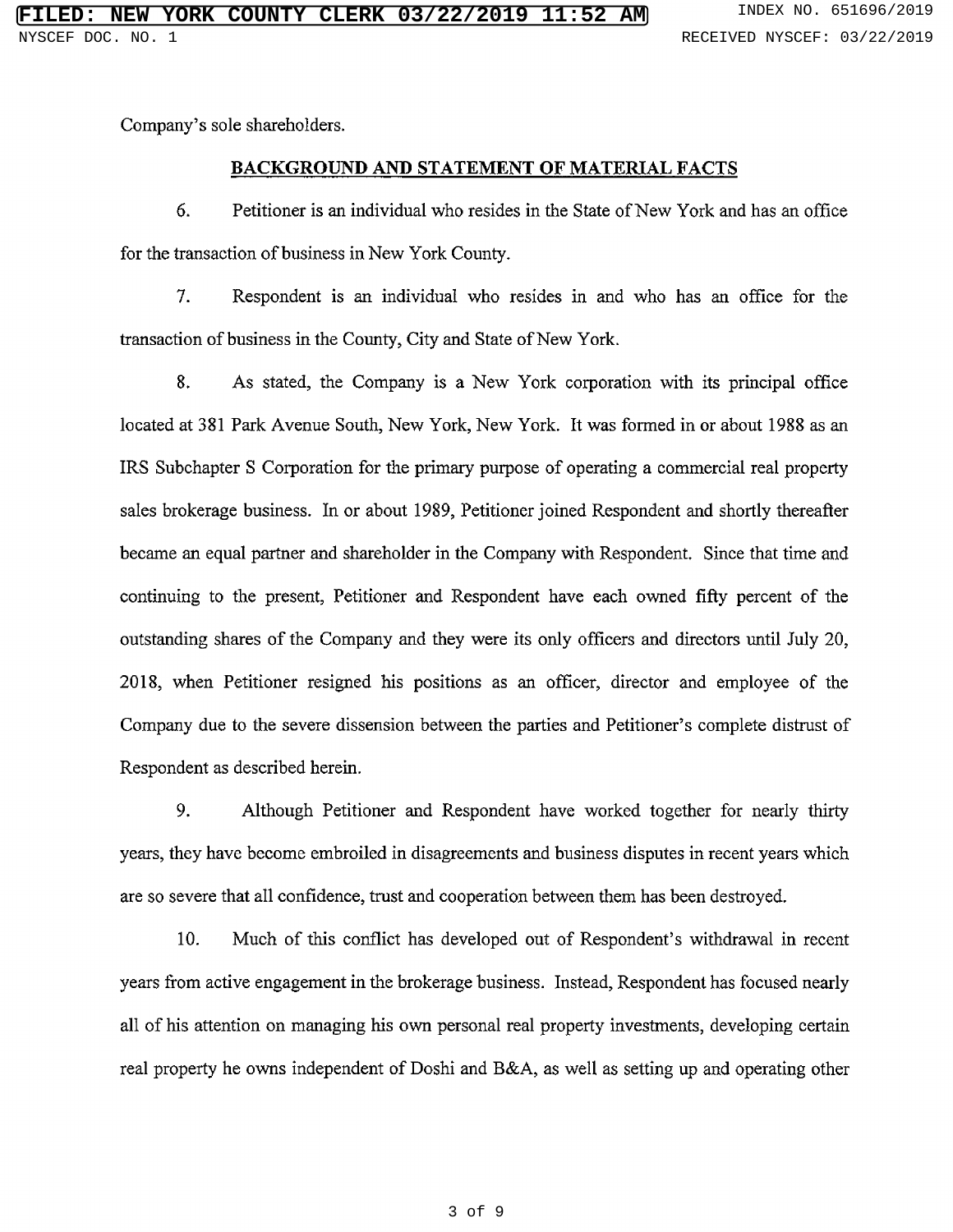real estate related business entities engaged in, among other things, property management and residential property sales (the "Besen Affiliates), none of which have ever generated any significant profits. Because of Respondent's disengagement from the Company's brokerage operations, its primary and only profit making business, nearly all of the Company's revenue was generated for some time through the efforts of Petitioner and the other Company brokers who worked with him. Over the ongoing objections of Petitioner, Respondent used substantial amounts of the profits generated by Petitioner's efforts to set up and subsidize the operations of these unprofitable Besen Affiliates.

11. Respondent's continuing focus on his personal investments and on the Besen Affiliates and his use of the Company's profits to fund the Besen Affiliates generated such severe dissension and distrust between Respondent and Petitioner that it became clear to both Petitioner and Respondent over two years ago that they could no longer work together in any business whatsoever.

12. In fact, because of this profound mutual distrust and inability to agree on the direction of the Company, they began discussions regarding the separation of all of their jointly held business interests, including their joint ownership of the Company.

13. However, these separation discussions were unsuccessful and as a result the distrust and personal animus between them grew even greater and has now reached <sup>a</sup> totally intolerable level.

14. As noted above, in June 2018, Respondent commenced the Action wherein he has asserted in his amended complaint numerous completely unfounded, scurrilous allegations against Petitioner. The level of discord and distrust that is manifest in these allegations unequivocally demonstrates that Petitioner and Respondent can no longer be in business together

### 4 of 9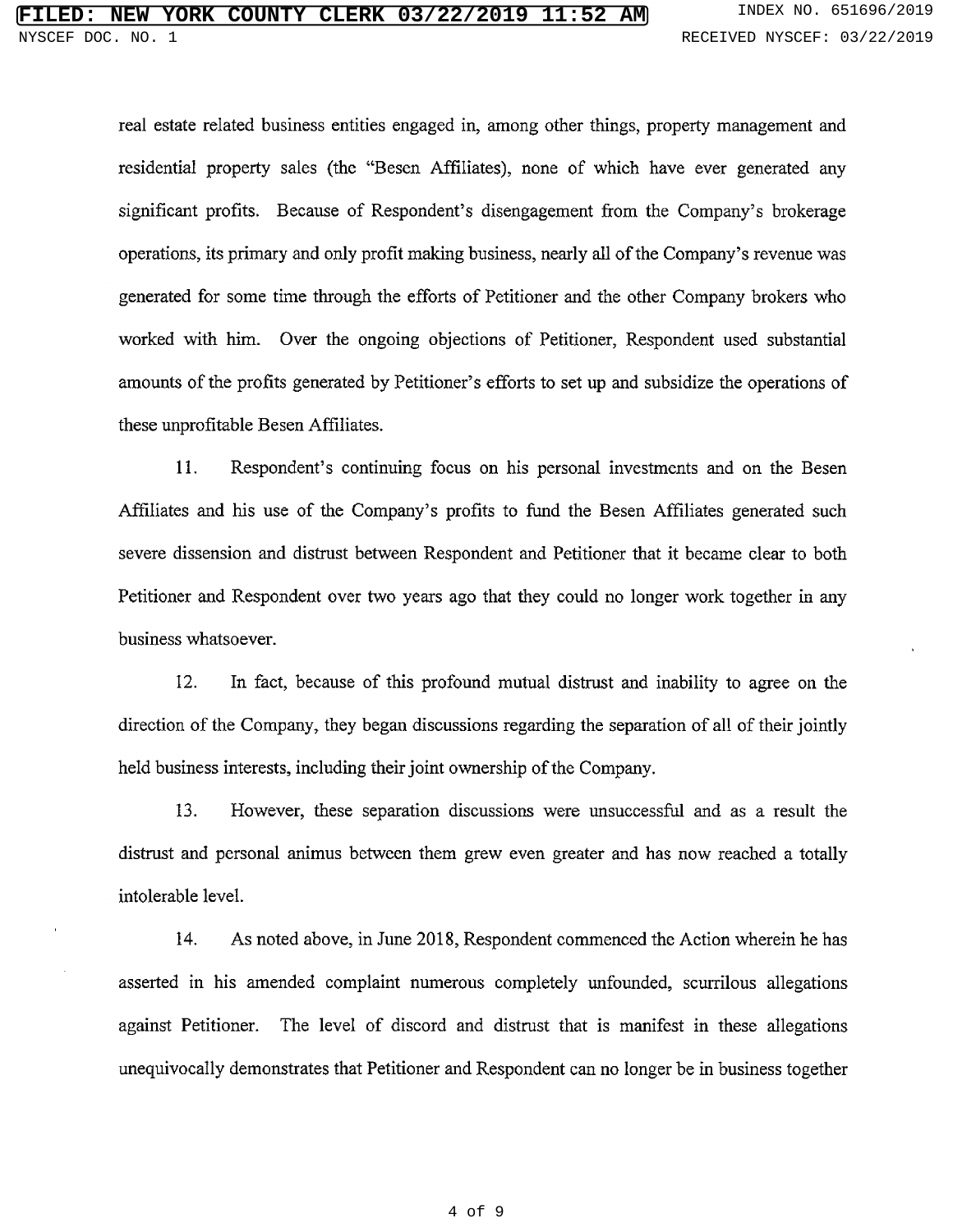and that the judicial dissolution of the Company is warranted and necessary. For example, in that amended complaint Respondent, among other things, alleges that:

- Petitioner improperly misappropriated substantial funds from the Company for his personal use – a claim that is totally unsupportable and demonstrably without any merit whatsoever;
- the "conflicting visions" that Petitioner and Respondent have for the Comp "have created a dysfunctional and toxic work environment." (See Ex. A,  $\P{11}$
- Petitioner "has endeavored to undermine [Respondents'] efforts" in regard to th Company and that Petitioner "has sabotaged referrals" to the Company by "ba mouthing" the Besen Affilates. (See Ex. A, ¶¶116, 117

15. Petitioner categorically denies that he has said or done anything that has harmed or diverted business or funds away from the Company. In fact, to the contrary, Petitioner maintains, and has interposed his own counterclaims in his answer filed in the Action (a copy of Petitioner's Answer and Counterclaims in the Action is annexed as Exhibit B hereto) asserting, that it is Respondent who has breached his fiduciary duties to Petitioner and the Company by, among other things, improperly using Company funds. Petitioner alleges that Respondent has improperly diverted funds from the Company for his own personal investments and other uses and that he has improperly instructed the Company's accountants and bookkeepers to use Company funds to pay for his personal expenses. These improper uses include the Company's payment of legal fees to attorneys representing Respondent in personal matters and the payment of invoices submitted by Respondent's contractor for construction work on Respondent's personal residence.

16. Not only do the above quoted allegations from Respondent's amended complaint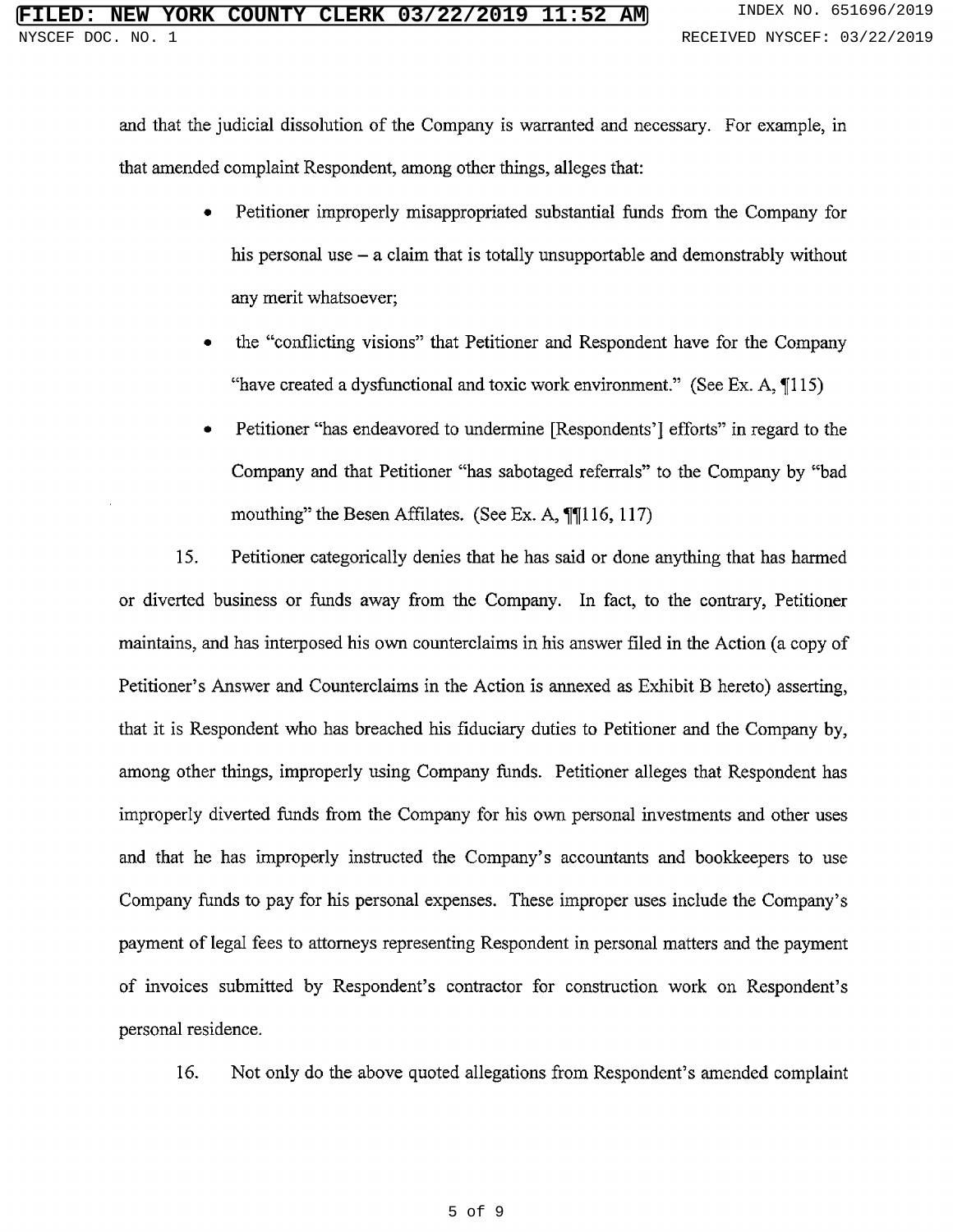in the Action, in and of themselves, demonstrate that these parties can no longer own or operate the Company or any other any business together, but, as noted above, in the amended complaint Respondent has explicitly and repeatedly sworn that he and Petitioner cannot be in any business together. In numerous paragraphs of the amended complaint he asserts that it is "impossible for [Respondent] to continue to operate any business with [Petitioner]." (See Ex. A, ¶¶ 154, 167 181, 199, 210, 227, 245 and 269). In addition, he repeatedly states in the amended complaint that "the differences between [Respondent and Petitioner] are irreconcilable" and that any attempt to settle their differences "will continue to be fruitless." (See Ex. A, ¶¶ 156, 157, 169, 170, 18. 184, 201, 202, 212, 213, 229, 230, 247, 248, 271 and 272). Based on these allegations alone, it is clear that Respondent agrees with Petitioner's assertion herein that they can no longer be in business together and that, therefore, the Court should order the dissolution of B&A to enable the parties to separate their business interests lawfully and properly.

17. Shortly after receiving the original complaint in the Action, Petitioner determined that he had to begin the process of terminating the parties' business relationship an delivered a letter to Respondent, dated July 20, 2018, in which he formally resigned as an officer, director and employee of the Company. Since sending that resignation letter, Petitioner has made every effort to amicably negotiate a separation of his business interests from Respondent without having to file a petition with the Court requesting a formal dissolution of the Company. However, Respondent has consistently refused to engage Petitioner in these efforts at negotiation and has now left Petitioner with no alternative but to request an order of this Court formally dissolving the Company.

18. Simply put, because of the parties' deep and irreversible distrust of each other their inability to agree on the ongoing operation and direction of the Company's business, and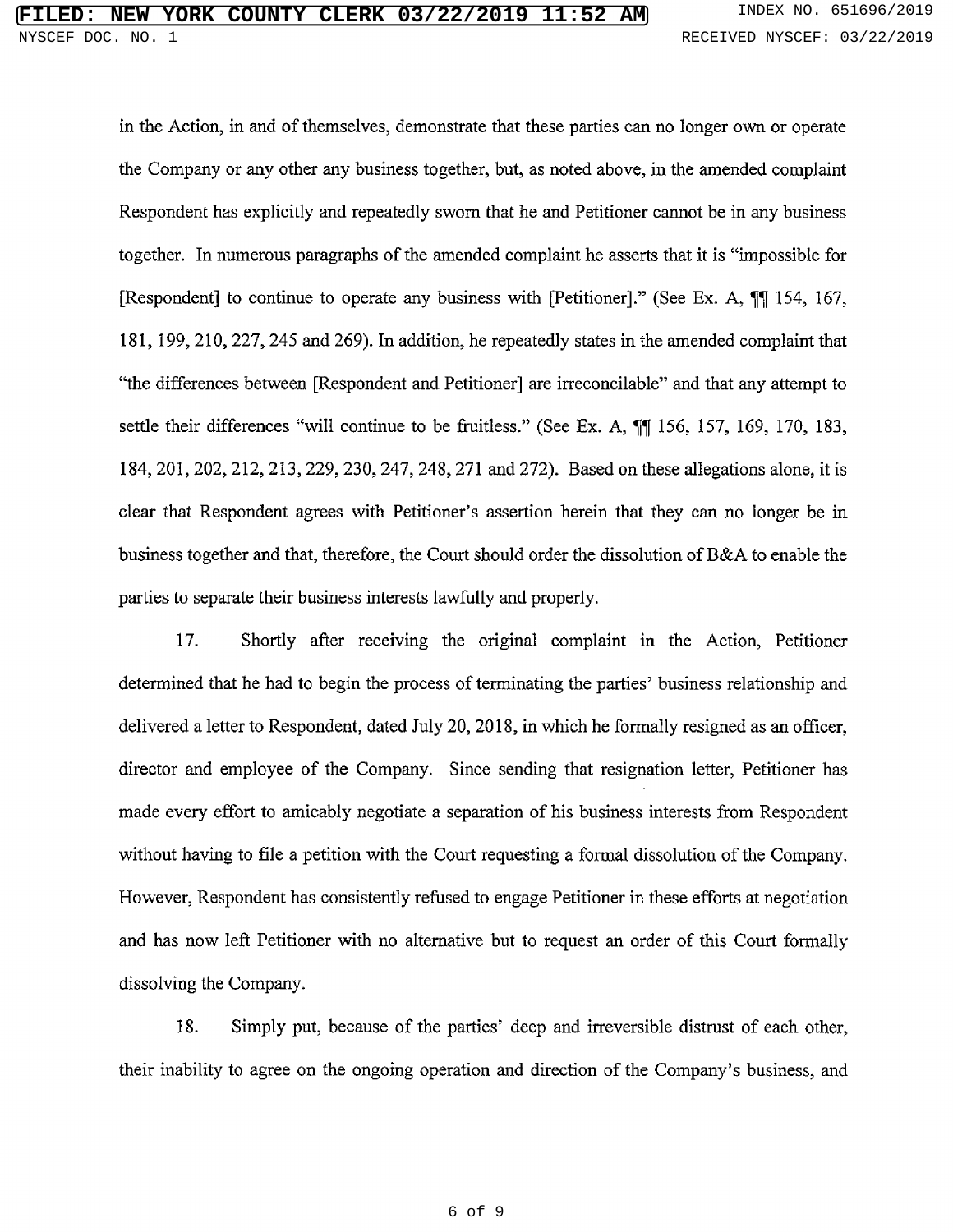their inability to agree on a consensual dissolution of their joint business interests, judicial dissolution of the Company is now the only viable option for the parties as well as for the Company itself.

## PETITIONER'S CLAIM FOR RELIEF

19. Petitioner incorporates paragraphs  $1 - 18$  as if fully set forth here

20. As stated, Petitioner and Respondent each own one-half of all outstanding shares of the Company and were, up until Petitioner's resignation on July 20, 2018, its only officers and directors.

21. Petitioner and Respondent are so divided over the management of the Company's affairs and there is such deep and irreconcilable discord between them that the dissolution of the Company would clearly benefit both Petitioner and Respondent, the only two shareholders.

22. The differences between Petitioner and Respondent are insurmountable. All attempts to settle their differences have been and will continue to be fruitless.

23. As <sup>a</sup> result, pursuant to N.Y. Bus. Corp. Law §§ 1104(a) the Company should be dissolved, and upon dissolution, an accounting of the Company should be conducted, including a resolution of the claims and counterclaims set forth by Petitioner and Respondent in the Action, and upon the conclusion of the accounting and the resolution of those claims, the assets of the Company should be distributed to the Petitioner and Respondent in accordance with the results of the accounting.

24. The dissolution of the Company is in the best interest of, and will be beneficial to, Petitioner and Respondent as its equal shareholders and will in no way be injurious to any member of the public.

25. There are no provisions in the Company's certificate of incorporation or any other document governing the operations of the Company that preclude the relief requested herein.

### 7 of 9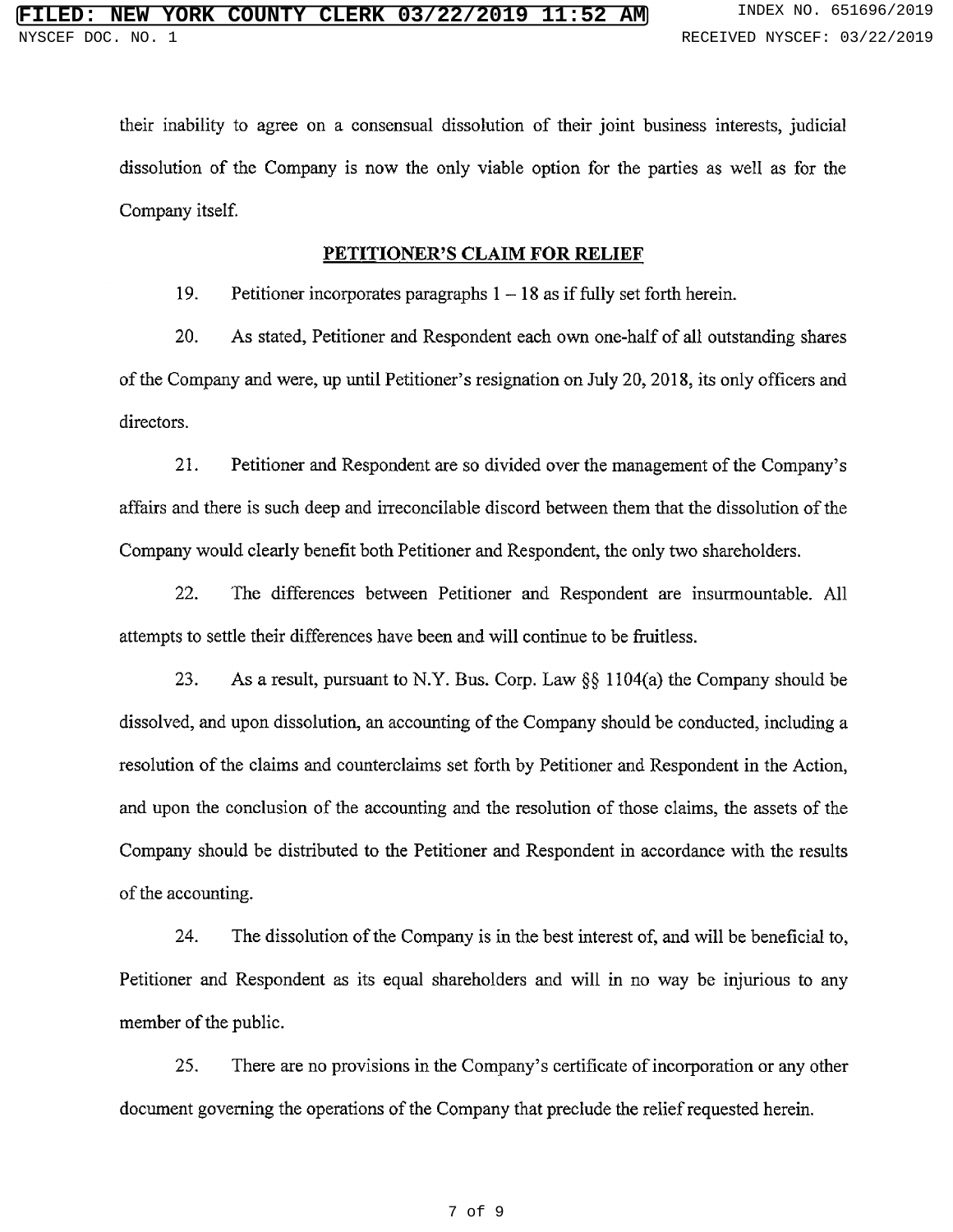26. Petitioner has no adequate remedy at law.

27. No previous application has been made for the relief sought herein.

WHEREFORE, Petitioner demands judgment from the Court:

(a) pursuant to N.Y. Bus. Corp. Law §§ 1104(a) directing that (i) the Company be dissolved, (ii) upon dissolution, an accounting of the Company be conducted, including a resolution of the claims and counterclaims asserted by Petitioner and Respondent in the Action, and (iii) upon the completion of the accounting, that all assets of the Company be distributed to Petitioner and Respondent in accordance with the results of the accounting;

(b) awarding Petitioner the costs and disbursements he incurs herein; and

(c) granting Petitioner such other and further relief as the Court deems proper and appropriate.

Dated: New York, New York March 21, 2019

# KATSKY KORINS LLP

By: \_ s/ Mark Walfish Mark Walfish Thomas M. Lopez 605 Third Avenue New York, NY <sup>10158</sup> (212) 953-6000 Attorneys for Petitioner